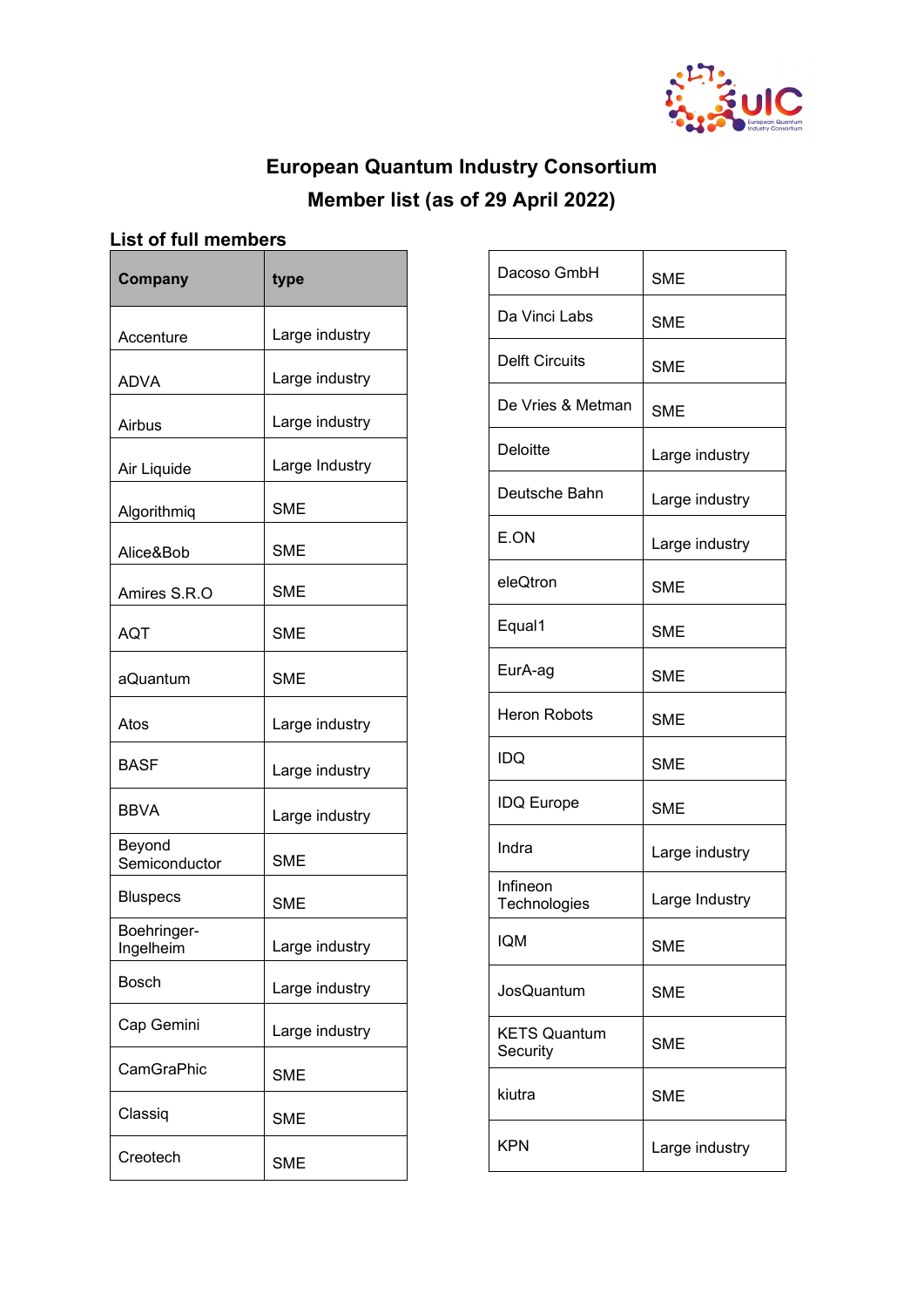

| Lakestar Advisors              | <b>SME</b>     |
|--------------------------------|----------------|
| LuxQuanta<br>Technologies S.L  | <b>SME</b>     |
| Mbryonics                      | <b>SME</b>     |
| Menlo Systems                  | <b>SME</b>     |
| Micro Photon<br><b>Devices</b> | <b>SME</b>     |
| MicroR                         | <b>SME</b>     |
| <b>Miraex</b>                  | <b>SME</b>     |
| Multiverse<br>Computing        | <b>SME</b>     |
| NextNano                       | <b>SME</b>     |
| <b>NKT Photonics</b>           | Large industry |
| Nu Quantum                     | <b>SME</b>     |
| <b>Nvision</b>                 | <b>SME</b>     |
| Orange Quantum<br>Systems      | <b>SME</b>     |
| ParityQC                       | <b>SME</b>     |
| Qblox                          | <b>SME</b>     |
| Qilimanjaro                    | <b>SME</b>     |
| Qnami                          | <b>SME</b>     |
| Qruise                         | <b>SME</b>     |
| Quandela                       | <b>SME</b>     |
| Quantagonia                    | <b>SME</b>     |

| Quantonation                                        | <b>SME</b>     |
|-----------------------------------------------------|----------------|
| Quantopticon                                        | <b>SME</b>     |
| QuantrolOx Ltd                                      | <b>SME</b>     |
| Quartiq                                             | <b>SME</b>     |
| QulX                                                | <b>SME</b>     |
| QuSide                                              | <b>SME</b>     |
| Quantum<br>Technologies<br><b>Laboratories GMBH</b> | <b>SME</b>     |
| QphoX                                               | <b>SME</b>     |
| Redwave Labs                                        | <b>SME</b>     |
| Remotefulness                                       | <b>SME</b>     |
| Riverlane                                           | <b>SME</b>     |
| Runa Capital                                        | <b>VC</b>      |
| Roche                                               | Large industry |
| <b>SAP</b>                                          | Large industry |
| Single Quantum                                      | <b>SME</b>     |
| Speedinvest                                         | VC             |
| Schaffhausen<br>Institute of<br>Technology          | <b>SME</b>     |
| Sonnenberg<br><b>Harrison Partners</b>              | <b>SME</b>     |
| Syderal                                             | <b>SME</b>     |
| Syndesis                                            | <b>SME</b>     |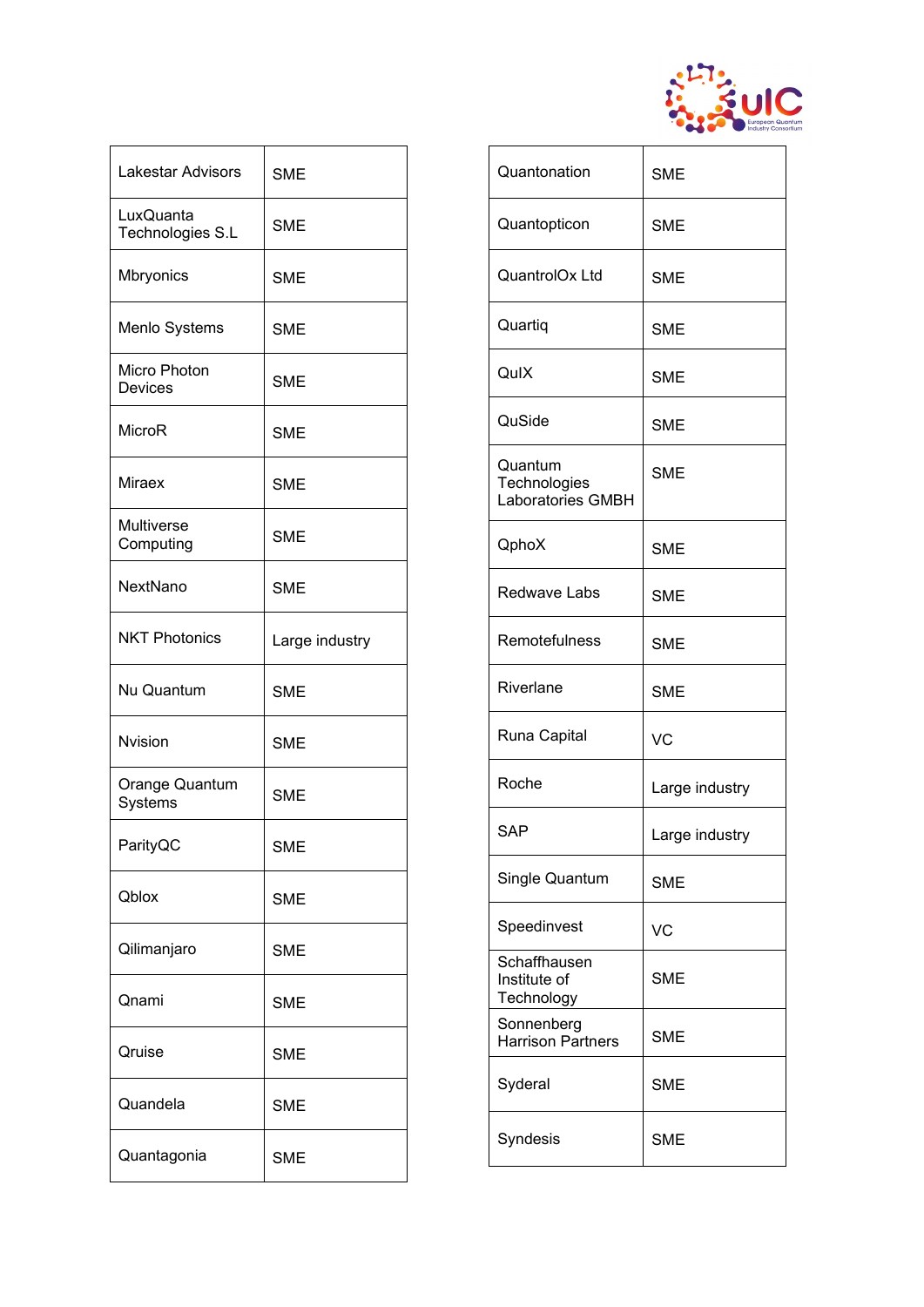

| Thalès       | Large industry |
|--------------|----------------|
| Toptica      | Large industry |
| ThinkQuantum | <b>SME</b>     |

## **List of associate members**

| Company                             | type                         |
|-------------------------------------|------------------------------|
| <b>AMETIC</b>                       | Association                  |
| <b>Absolut Systems</b>              | <b>SME</b>                   |
| Bayern Innovativ                    | SME                          |
| Cambridge<br>Quantum<br>Computing   | <b>SME</b>                   |
| <b>CEA</b>                          | Academia /<br>Research / RTO |
| Comda Ltd                           | <b>SME</b>                   |
| Cosylabs                            | <b>SME</b>                   |
| Cryospain                           | <b>SME</b>                   |
| Cryptonext                          | <b>SME</b>                   |
| <b>CSEM</b>                         | Academia /<br>Research / RTO |
| CSIC                                | Academia/Researc<br>h/RTO    |
| DLR                                 | Academia /<br>Research / RTO |
| Danish Metrology<br>Institute (DFM) | RTO                          |
| D-Fine                              | Large industry               |
| <b>FH Technikum</b><br>Wien         | Academia /<br>Research / RTO |

| <b>VIGO</b>        | <b>SME</b>     |
|--------------------|----------------|
| Y-Quantum          | <b>SME</b>     |
| Zurich Instruments | Large industry |

| Forschungszentrum<br>Jülich     | Academia /<br>Research / RTO |
|---------------------------------|------------------------------|
| Fraunhofer-<br>Gesellschaft e.V | Academia /<br>Research / RTO |
| <b>FTMC</b>                     | Academia /<br>Research / RTO |
| <b>GMV</b>                      | Large industry               |
| <b>GRADIANT</b>                 | <b>RTO</b>                   |
| <b>ICFO</b>                     | Academia /<br>Research / RTO |
| Institut d'Optique              | Academia/<br>Research / RTO  |
| Intelliconnect                  | <b>SME</b>                   |
| <b>IXBlue</b>                   | Large Company                |
| <b>KEEquant</b>                 |                              |
| Know-Center                     | Academia /<br>Research / RTO |
| KPMG                            | Large Industry               |
| LNE                             | <b>RTO</b>                   |
| Ligentec                        | <b>SME</b>                   |
| Lutech                          | Large Industry               |